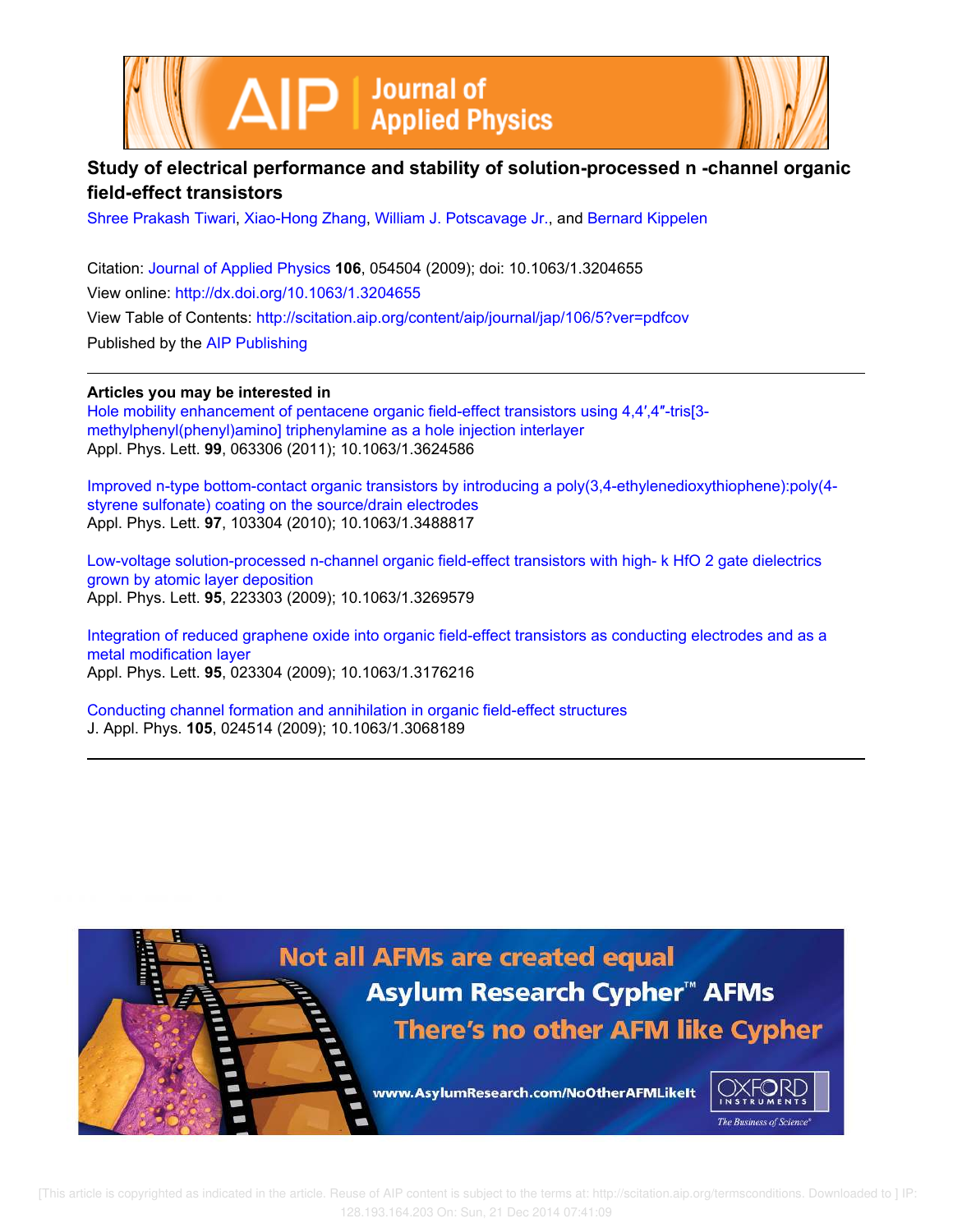# **Study of electrical performance and stability of solution-processed n-channel organic field-effect transistors**

Shree Prakash Tiwari, Xiao-Hong Zhang, William J. Potscavage, Jr., and Bernard Kippelen<sup>a)</sup>

*Center for Organic Photonics and Electronics (COPE), School of Electrical and Computer Engineering, Georgia Institute of Technology, Atlanta, Georgia 30332, USA*

Received 13 May 2009; accepted 14 July 2009; published online 2 September 2009-

Solution processed *n*-channel organic field-effect transistors based on  $[6,6]$ -phenyl C<sub>61</sub> butyric acid methyl ester with high mobility and low contact resistance are reported. Ca, Au, or Ca capped with Au (Ca/Au) was used as the top source/drain electrodes. The devices with Ca electrodes exhibit excellent *n*-channel behavior with electron mobility values of 0.12  $\text{cm}^2/\text{V}$  s, low threshold voltages  $(\sim 2.2 \text{ V})$ , high current on/off ratios  $(10^5 - 10^6)$  and subthreshold slopes of 0.7 V/decade. By varying the channel lengths  $(25-200 \mu m)$  in devices with different metal/semiconductor interfaces, the effect of channel length scaling on mobility is studied and the contact resistance is extracted. The width-normalized contact resistance  $(R<sub>C</sub>W)$  for Au (12 k $\Omega$  cm) is high in comparison to Ca (7.2 k $\Omega$  cm) or Ca/Au (7.5 k $\Omega$  cm) electrodes at low gate voltage ( $V_{GS}=10$  V). However, in the strong accumulation regime at high gate voltage  $(V_{GS}=30 \, V)$ , its value is nearly independent of the choice of metal electrodes and in a range of 2.2–2.6 k $\Omega$  cm. These devices show stable electrical behavior under multiple scans and low threshold voltage instability under electrical bias stress  $(V_{DS} = V_{GS} = 30 \text{ V}, 1 \text{ h})$  in N<sub>2</sub> atmosphere. © *2009 American Institute of Physics*. doi:10.1063/1.3204655

# **I. INTRODUCTION**

Organic field-effect transistors (OFETs) are receiving significant attention because of their potential application for low-cost, flexible electronics, such as displays, smart pixels, and radio frequency identification tags. $1-3$  As one step toward achieving this goal, organic complementary logic circuits based on *p*- and *n*-channel organic transistors fabricated by vacuum evaporation have been reported.<sup>4,5</sup> In *n*-channel devices with fullerene molecules processed by vacuum deposition, <sup>6</sup> field-effect mobility values up to 6 cm<sup>2</sup>/V s have been reported. To take advantage of large-area and lowcost processing, solution-processed OFETs are preferred. Solution-processed  $p$ -channel OFETs<sup>7,8</sup> with saturation mobility values up to  $0.7 \text{ cm}^2/V \text{ s}$  and solution-processed *n*-channel OFETs<sup>9</sup> with electron mobility values up to  $0.85$  cm<sup>2</sup>/V s have been reported recently. Despite these advances in new materials, comprehensive studies of the influence of the choice of electrodes on the performance and stability of OFETs remain relatively scarce. $10-13$ 

Here, we report on solution-processed *n*-channel OFETs based on [6,6]-phenyl  $C_{61}$  butyric acid methyl ester with different metal source/drain electrodes [Ca, Au, or Ca capped with Au (Ca/Au)] with varying channel lengths  $(25-200 \mu m)$ . Among electron transport materials, fullerene-based compounds are known to be promising candidates for solution-processed *n*-channel OFETs.<sup>14–18</sup> [6,6]phenyl C<sub>61</sub> butyric acid methyl ester ([60] PCBM) is a widely studied fullerene based compound<sup>15–19</sup> and will serve in this study as a model material for the investigation of electron injection from different electrodes. A top-contact configuration with Ca, Au, and Ca capped by Au  $(Ca/Au)$  as source and drain (S/D) electrodes is used with divinyltetramethyldisiloxanebis(benzocyclobutene) (BCB) on top of thermally grown  $SiO<sub>2</sub>$  as the gate dielectric layer. BCB was chosen to minimize electron trapping at the dielectric/semiconductor interface, which is a primary limiting factor for *n*-channel conduction.<sup>20,21</sup> The devices with Ca/Au were fabricated to study the stability of these devices upon exposure to normal ambient. We also investigate the stability of these devices under multiple transfer characteristics scans and under continuous electrical bias stress. Threshold voltage instability and degradation upon exposure to ambient are also discussed.

### **II. EXPERIMENTS**

OFETs in a top-contact configuration were fabricated on heavily *n*-doped  $(n^+)$  silicon substrates (resistivity  $< 0.005$   $\Omega$  cm with a wafer thickness of  $525 \pm 15$   $\mu$ m from Silicon Quest Int.), which also serve as the gate electrodes, with 200-nm-thick thermally grown  $SiO<sub>2</sub>$  as the gate dielectric (Fig. 1). Ti/Au (10 nm/100 nm) metallization on the backside of the substrate was done after removing the backside  $SiO<sub>2</sub>$  layer with a buffered oxide etchant to enhance the gate electrical contact. The substrates were cleaned with air plasma for 3 min to make the  $SiO<sub>2</sub>$  surface hydrophilic and ensure good film formation. The substrates were immediately loaded into a  $N_2$ -filled glovebox where the rest of the fabrication processes were performed. The  $SiO<sub>2</sub>$  dielectric surface was then passivated with a thin buffer layer of BCB. The BCB (Cyclotene™, Dow Chemicals) was diluted in trimethylbenzene with a ratio of 1:20 and spin coated at 3000 rpm

a)Author to whom correspondence should be addressed. Electronic address: kippelen@ece.gatech.edu.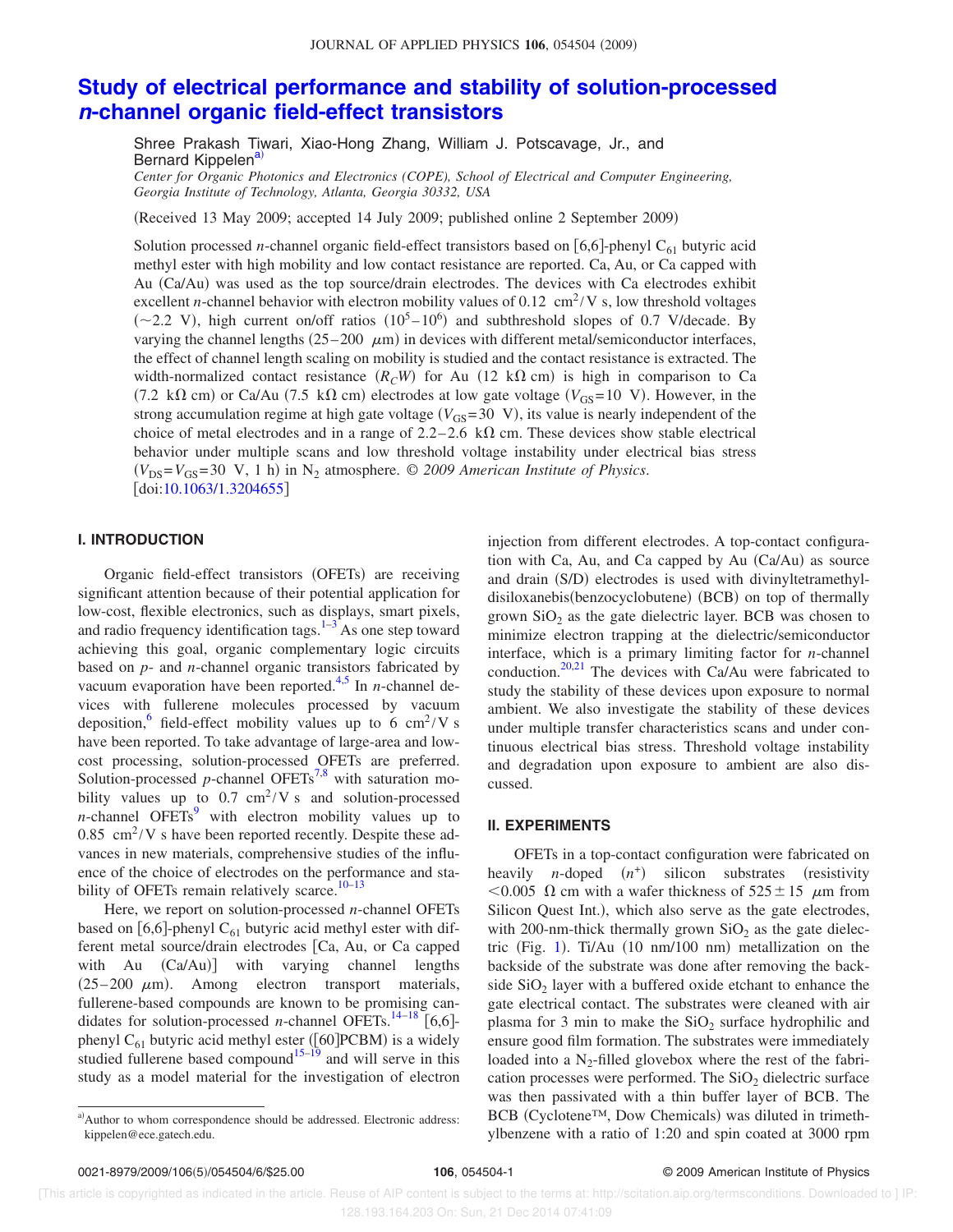

FIG. 1. Device structure of a top contact OFET along with the chemical structure of [60]PCBM.

for 60 s to deposit a very thin and uniform layer. The samples were annealed at 250 °C for 1 h inside the  $N_2$ glovebox for crosslinking. The total capacitance density  $(C_{\text{OX}})$  measured from parallel-plate capacitors of various areas was  $\sim$ 13.9 nF/cm<sup>2</sup>. A thin layer of [60]PCBM (Solenne B.V., 99.5  $\%$ ) was deposited on the substrates by spin coating from a solution in chlorobenzene (10 mg/ml) at 1000 rpm for 60 s. [60] PCBM was never exposed to normal ambient during the fabrication process.

Ideally, the work function of the S/D electrodes should match the lowest unoccupied molecular orbital (LUMO) level of an electron transport organic semiconductor to provide a low injection barrier for electrons. Thus, Ca (work function 2.9 eV) S/D electrodes were chosen for the *n*-channel operation in [60] PCBM (LUMO  $\sim$ 3.5 eV). A 150-nm-thick Ca layer was deposited through a shadow mask to act as the top S/D electrodes with channel lengths ranging from  $L=25$  to 200  $\mu$ m. However, Ca electrodes oxidize easily in the presence of moisture and oxygen to form a nonconducting oxide. Since Au electrodes are more stable, devices with Au (60 nm) S/D electrodes were also fabricated; however, due to its high work function of  $\sim$  5.1 eV, Au creates a large barrier for injection of electrons into [60]PCBM. Therefore, devices with Ca capped by Au (Ca/Au 40/60 nm) were fabricated to study the stability of the devices upon exposure to normal ambient. These devices will have the advantage of a  $\vert$  60 | PCBM/Ca interface with a low injection barrier for electrons as well as a stable layer of Au to protect the Ca from normal ambient and prevent oxidation.

The samples were transferred in a vacuum-tight vessel without being exposed to atmospheric conditions into another N<sub>2</sub>-filled glovebox  $(O_2, H_2O \sim 0.1$  ppm) for electrical testing. The electrical measurements were performed using an Agilent E5272A source/monitor unit connected to a computer. Output  $(I_{DS}$  versus  $V_{DS}$ ) and transfer  $(I_{DS}$  versus  $V_{GS}$ ) characteristics were measured (dwell time= $20$  to  $50$  s, integration time=6×80  $\mu$ s<sup>2</sup>) for devices with channel lengths from 200 to 25  $\mu$ m. Field-effect mobility  $(\mu)$  values and threshold voltages  $(V<sub>TH</sub>)$  were measured in the saturation regime from the highest slope of  $|I_{DS}|^{1/2}$  versus  $V_{GS}$  plots using the saturation region current equation

TABLE I. Summary of the electrical parameters for [60]PCBM transistors: field-effect mobility in the saturation region  $(\mu)$ , threshold voltage  $(V_{TH})$ , on/off current ratio  $(I_{on/off})$ , and subthreshold slope (SS).

|                                                                       |                                       |                                | $I_{\text{on/off}}$ | $(V/\text{dec})$ |
|-----------------------------------------------------------------------|---------------------------------------|--------------------------------|---------------------|------------------|
|                                                                       | $Ca$ ( $\sim$ 150 nm) S/D electrode   |                                |                     |                  |
| 1000 $\mu$ m/25 $\mu$ m (4 dev.) 0.11(±0.02)                          |                                       | $2.1(\pm 0.2)$                 | $1 \times 10^6$     | 0.9              |
| 1000 $\mu$ m/50 $\mu$ m (3 dev.) 0.11(±0.02)                          |                                       | $2.6(\pm 0.3)$                 | $2 \times 10^5$     | 0.9              |
| 1000 $\mu$ m/100 $\mu$ m (4 dev.) 0.12( $\pm$ 0.03)                   |                                       | $2.2(\pm 0.2)$ $5 \times 10^5$ |                     | 0.7              |
| 1000 $\mu$ m/200 $\mu$ m (3 dev.)                                     | $0.13(\pm 0.04)$                      | $1.7(\pm 0.2)$                 | $2 \times 10^5$     | 0.7              |
|                                                                       |                                       |                                |                     |                  |
|                                                                       | Au $(\sim 60$ nm) S/D electrode       |                                |                     |                  |
| 1000 $\mu$ m/25 $\mu$ m (4 dev.)                                      | $0.03(\pm 0.01)$                      | $5.5(\pm 0.3)$                 | $1 \times 10^6$     | 0.9              |
| 1000 $\mu$ m/50 $\mu$ m (4 dev.) 0.06(±0.01)                          |                                       | $5.7(\pm 0.7)$ $5 \times 10^5$ |                     | 0.8              |
| 1000 $\mu$ m/100 $\mu$ m (4 dev.) 0.09(±0.01)                         |                                       | $5.9(\pm 1.8)$                 | $2\times10^5$       | 0.8              |
| 1000 $\mu$ m/200 $\mu$ m (4 dev.)                                     | $0.11 (\pm 0.02)$                     | $5.3(\pm 2.0)$                 | $2 \times 10^5$     | 0.7              |
|                                                                       |                                       |                                |                     |                  |
|                                                                       | Ca/Au $(\sim 40/60$ nm) S/D electrode |                                |                     |                  |
| 1000 $\mu$ m/25 $\mu$ m (4 dev.)                                      | $0.103(\pm 0.004)$                    | $2.5(\pm 0.2)$                 | $2\times10^6$       | 0.7              |
| 1000 $\mu$ m/50 $\mu$ m (4 dev.) 0.103(±0.002)                        |                                       | $3.0(\pm 0.3)$                 | $1 \times 10^6$     | 0.8              |
| 1000 $\mu$ m/100 $\mu$ m (4 dev.) 0.114(±0.005) 2.6(±0.5)             |                                       |                                | $1 \times 10^6$     | 0.8              |
| 1000 $\mu$ m/200 $\mu$ m (4 dev.) 0.123( $\pm$ 0.003) 2.3( $\pm$ 0.3) |                                       |                                | $5 \times 10^5$     | 0.7              |
|                                                                       |                                       |                                |                     |                  |

$$
I_{\rm DS} = \frac{1}{2} \mu C_i \frac{W}{L} (V_{\rm GS} - V_{\rm TH})^2,
$$
 (1)

where  $C_i$  is the capacitance per unit area of the gate dielectric  $[F/cm<sup>2</sup>]$ , and *W* (width) and *L* (length) are the dimensions of the semiconductor channel defined by the source and drain electrodes of the transistor.

To study the operational stability, the devices were repeatedly stressed by measuring transfer characteristics in the saturation regime 100 times with a 2 s waiting time between cycles. For the study of stability under a constant bias, the time-dependent decay of  $I_{DS}$  was tested under a dc bias stress of  $V_{GS} = V_{DS} = 30$  V for 1 h. To study the stability of devices upon exposure to ambient, the devices were transferred back to the  $N_2$  atmosphere for characterization after exposure to normal ambient (30 min).

#### **III. RESULTS AND DISCUSSION**

# **A. Electrical characteristics**

Devices with  $W=1000 \mu$ m and various channel lengths  $(L=25, 50, 100, \text{ and } 200 \mu \text{m})$  having electrodes of Ca, Au, or Ca/Au 14, 16, and 16 devices on a single substrate, respectively) were characterized to obtain the electron mobility  $(\mu)$ , threshold voltage  $(V_{TH})$ , current on/off ratio  $(I_{on}/I_{off})$ , and subthreshold slope  $(SS)$ . Table I summarizes the performance parameters for all of the devices with  $\mu$  and  $V_{TH}$ averaged over several devices and *I*on/off and SS reported for one representative device. Figures  $2(a)$  and  $2(b)$  show the output and transfer characteristics of a representative OFET  $(W/L=1000 \mu m/100 \mu m)$  with Ca electrodes. The devices with the same dimensions of  $W/L = 1000 \mu m/100 \mu m$  (4) devices) exhibited an average electron mobility of  $0.12 \pm 0.03$  cm<sup>2</sup>/V s with an average threshold voltage of  $2.2 \pm 0.2$  V. The current on/off ratios were in the range of  $10<sup>5</sup> - 10<sup>6</sup>$ . The devices showed excellent *n*-channel behavior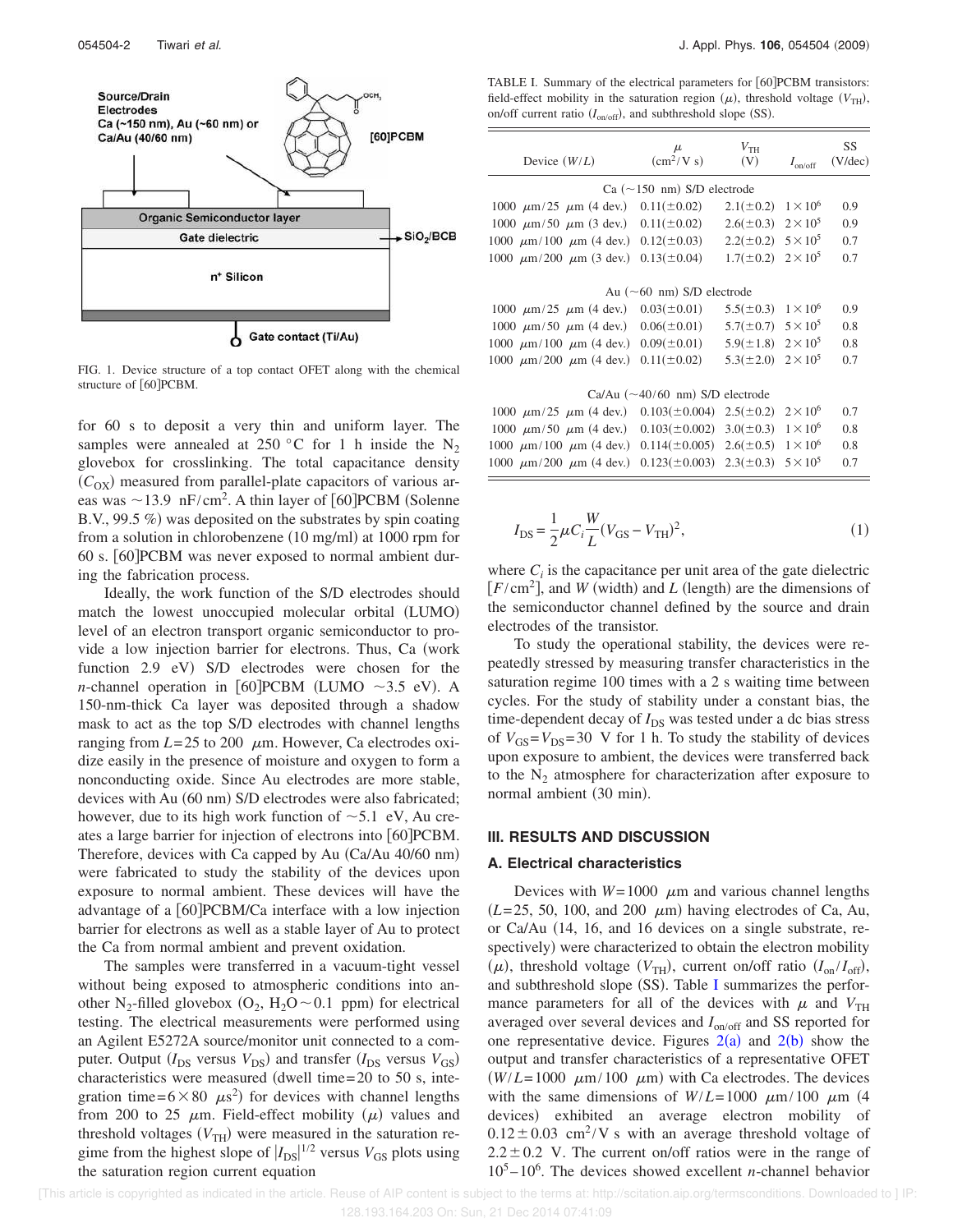

FIG. 2. (Color online) Output and transfer characteristics of [60]PCBM OFETs with Ca  $[(a)$  and  $(b)]$ , Au  $[(c)$  and  $(d)]$ , and Ca/Au  $[(e)$  and  $(f)]$ source/drain electrodes with device dimensions of *W*/*L* =1000  $\mu$ m/100  $\mu$ m. The average threshold voltages in devices with Au electrodes is high  $(>= 2$  times) in comparison to devices with Ca or Ca/Au electrodes.

having no hysteresis in the transfer characteristics and SSs of 0.7 V/decade. The subthreshold values reported here are one order lower than values of 7.3 V/decade for [60]PCBM devices on BCB dielectric reported earlier.<sup>17</sup> Devices with larger channel lengths (200  $\mu$ m) gave a slightly higher saturation mobility  $(0.13 \pm 0.04 \text{ cm}^2/\text{V s})$  in comparison to the shorter channel lengths (averaging  $0.11 \pm 0.02$  cm<sup>2</sup>/V s for  $L=25$   $\mu$ m). The maximum field-effect mobility values ( $\mu$ <sub>FE</sub>) obtained in the linear regime  $(0.12 \text{ cm}^2/\text{V s}, \text{ at } V_{DS}=3 \text{ V})$ were also similar to the saturation mobility for *W*/*L* =1000  $\mu$ m/100  $\mu$ m; here, we are referring to saturation mobility values at  $V_{DS}$ =30 V for all the results shown in this paper.

Figures  $2(c)$  and  $2(d)$  show the typical output and transfer characteristics of OFETs  $(W/L=1000 \ \mu m/100 \ \mu m)$ with Au electrodes. The devices with *W*/*L*  $=1000 \mu m/100 \mu m$  (4 devices) exhibited an average electron mobility of  $0.09 \pm 0.01$  cm<sup>2</sup>/V s and higher threshold voltage  $(5.9 \pm 1.8 \text{ V})$ . The mobility for these devices (Au electrodes) drops drastically for shorter channel lengths. Devices with dimensions  $W/L = 1000 \mu m/200 \mu m$  (4 devices) exhibited an electron mobility value of  $0.11 \pm 0.02$  cm<sup>2</sup>/V s, with threshold voltage of  $5.3 \pm 2.0$  V, while the devices with shorter channel lengths  $(W/L=1000 \mu m/25 \mu m, 4$  devices)



FIG. 3. (a) The dependence of mobility on the inverse of channel length. (b) The width-normalized contact resistance  $(R<sub>C</sub>W)$  obtained from [60]PCBM OFETs with Ca, Au, and Ca/Au source/drain electrodes.

exhibited a low average electron mobility value of  $0.03 \pm 0.01$  cm<sup>2</sup>/V s with threshold voltage of  $5.5 \pm 0.3$  V. This indicates the dominance of contact resistance in these devices upon scaling down the channel length. However, the current on/off ratios are high  $(10^5 - 10^6)$  with the SSs of 0.7– 0.9 V/decade.

Figures  $2(e)$  and  $2(f)$  show the output and transfer characteristics of an OFET  $(W/L=1000 \ \mu m/100 \ \mu m)$  with Ca/Au electrodes. The devices with dimensions of *W*/*L*  $=1000 \mu m/100 \mu m$  (4 devices) exhibited an average electron mobility of  $0.114 \pm 0.005$  cm<sup>2</sup>/V s with an average threshold voltage of  $2.6 \pm 0.5$  V. The electron mobility here is slightly lower than the mobility values for the devices with only Ca electrodes. The current on/off ratios for these devices are on the order of  $10<sup>6</sup>$ . The devices showed excellent *n*-channel behavior with no hysteresis in the transfer characteristics and SSs of 0.8 V/decade. Similar to the Ca-only devices but with smaller standard deviations, the devices with larger channel lengths  $(200 \mu m)$  provided slightly higher saturation mobility  $(0.123 \pm 0.003 \text{ cm}^2/\text{V s})$  in comparison to the shorter channel lengths (averaging  $0.103 \pm 0.004$  cm<sup>2</sup>/V s /V s for  $W/L = 1000 \mu m/25 \mu m$ . Though these devices have electrical parameters similar to devices with Ca electrodes, the Au capping layer has the advantage of protecting the Ca electrodes against the ambient from the top (as explained in the Sec. III D).

# **B. Dependence of mobility on the channel length L and contact resistance**

To investigate the dependence of mobility on the channel length *L*, field-effect mobility values of devices are statistically plotted over the inverse of channel length  $(L^{-1})$  with a channel width  $W=1000 \mu m$  in Fig. 3(a). As explained in the Sec. III A, the mobility decreases upon scaling the channel lengths from 200  $\mu$ m down to 25  $\mu$ m due to the injection barrier at the metal/organic interface, especially in devices with Au electrodes. For a better understanding of the effect of the injection barrier on the mobility, the contact resistance in each type of device was extracted using a transmission line method based on the dependence of the current-voltage characteristics on channel length. A set of devices with channel lengths ranging from  $L=25$  to 100  $\mu$ m and a fixed channel width of  $W=1000 \mu m$  was used to calculate the contact resistance at a low  $V_{DS}$  of 1 V for  $V_{GS}$  values ranging from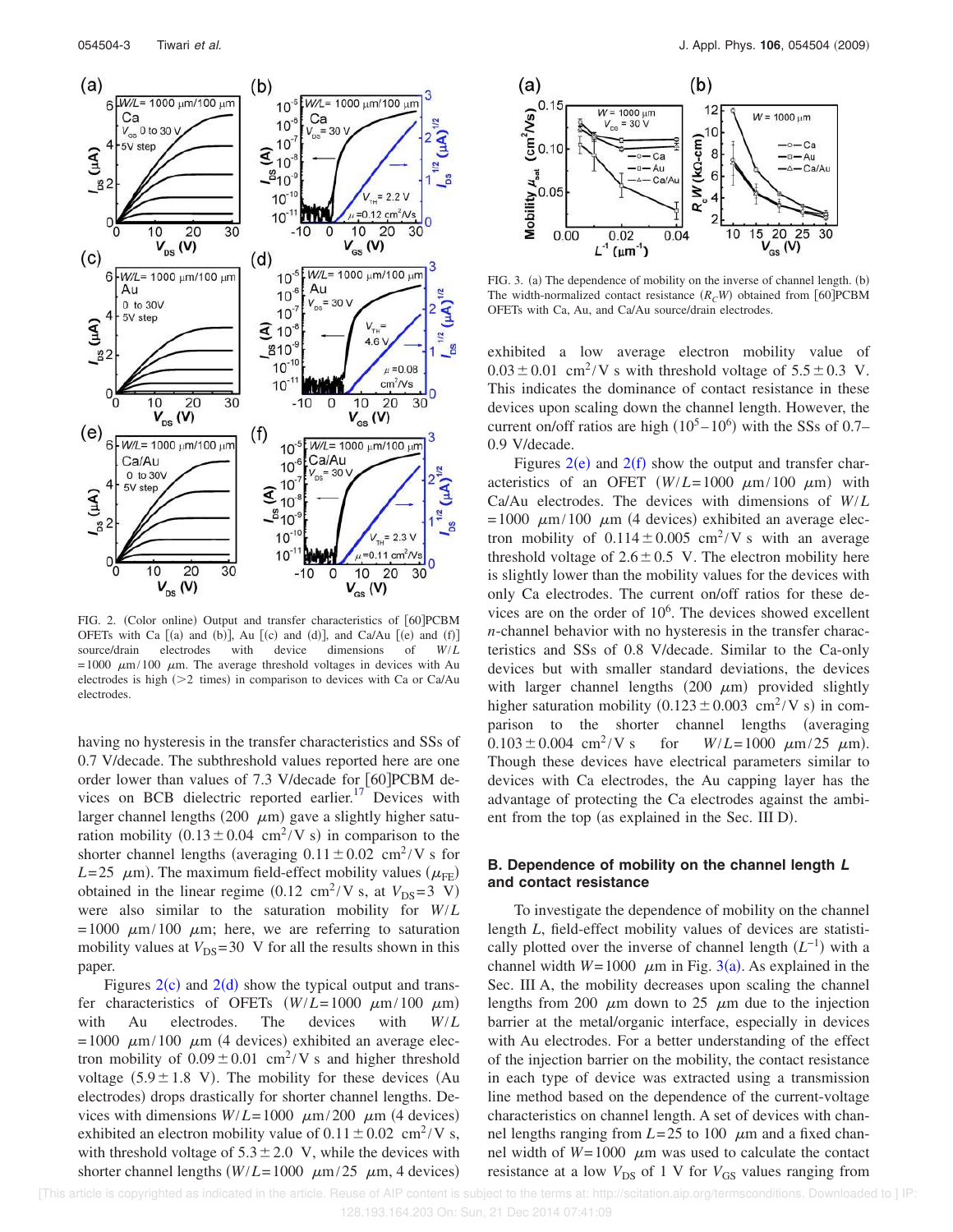

FIG. 4. (Color online) Superimposed transfer characteristics from the first 10 scans and the last 10 scans during a 100 time scan test with 2 s rest time between cycles for a particular device with Ca (a), Au (b), and Ca/Au (c)

10 to 30 V. In the linear regime, the overall device resistance *R*<sub>on</sub> can be considered to be the sum of the channel resistance  $R<sub>ch</sub>$  and the total contact resistance  $R<sub>C</sub>$ , as already explained in the literature, $22-25$  with

$$
R_{\text{on}} = \left. \frac{\partial V_{\text{DS}}}{\partial I_{\text{DS}}} \right|_{V_{\text{DS}} \to 0}^{V_{\text{GS}}} = R_{\text{ch}} + R_C = R_{\text{sh}} \frac{L}{W} + R_C, \tag{2}
$$

yielding

$$
R_{\rm on}W = R_{\rm sh}L + R_C W,\tag{3}
$$

where  $R_{\rm sh}$  is the sheet resistance of the channel. The  $R_{\rm on}$  is calculated in the linear regime  $(V_{DS}=1 \text{ V})$  by dividing the *V*<sub>DS</sub> by *I*<sub>DS</sub> at *V*<sub>GS</sub> values of 10, 15, 20, 25, and 30 V. The width-normalized contact resistance  $(R<sub>C</sub>W)$  was estimated according to Eq. (3) by extrapolating  $R_{on}W$  to  $L=0$   $\mu$ m using the *y* intercept of plots of *R*on*W* versus *L*, and *RCW* for different  $V_{GS}$  are plotted in Fig. 3(b).

As expected, at a low gate voltage of  $V_{GS}$ =10 V, the width normalized contact resistance for Au electrodes (12 k $\Omega$  cm) is higher in comparison to Ca (7.2 k $\Omega$  cm) or Ca/Au (7.5 k $\Omega$  cm) electrodes. However,  $R_C W$  drops drastically for all three types of electrodes with  $V_{GS}$  in the strong accumulation to 2.2, 2.6, and 2.5  $k\Omega$  cm for Ca, Au, and Ca/Au, respectively, at a high gate voltage of  $V_{GS}$ =30 V. This behavior is in agreement with the explanation for contact resistance in the organic field-effect transistors of Ref. 25 and references cited therein. The  $R<sub>C</sub>W$  values for Au (top contact) in our devices are much lower (4.4 k $\Omega$  cm versus 6 M $\Omega$  cm at  $V_{GS}$ =20 V) than the values reported for bottom-contact structures.<sup>19</sup> These results also indicate that the effect of contact resistance will be low at high gate voltages even for Au electrodes, which make a Schottky-like contact to [60]PCBM with a high injection barrier for electrons; $26$  however, these type of contacts cannot be used for low voltage applications.

#### **C. Operational stability and bias stress effect**

To study the electrical stability of the devices, the transfer characteristics of the devices were first scanned 100 times with a time interval of 2 s between scans in  $N_2$ , as mentioned earlier. The superimposed measured transfer curves from the first 10 cycles and the last 10 cycles are shown for the devices with Ca, Au, and Ca/Au electrodes in Figs.  $4(a) - 4(c)$ , respectively. Here, no significant performance degradation could be observed in the transistors' electrical performance



source/drain electrodes. THG. 5. (Color online) (a) Decay of drain-source current for the stress condition of  $V_{GS} = V_{DS} = 30$  V over 1 h. The experimental data of this plot is fitted by a stretched exponential curve from Eq.  $(6)$ . (b) Threshold voltage shift  $(\Delta V_{\text{TH}})$  was calculated from the fitting parameters extracted from the data in (a).

with respect to mobility and threshold voltage. The shape of the successive transfer curves remained almost unchanged during 100 scans. Negligible threshold voltage shift occurred during these scans, indicating good electrical stability and reproducibility for devices under normal operation, resulting in the reliable extraction of device parameters.

Figure  $5(a)$  shows the time-dependent decay of  $I_{DS}$  under a dc bias stress with  $V_{GS} = V_{DS} = 30$  V over 1 h for all three types of devices. The current decay in this experiment exhibited typical features of bias stress instability showing an exponential decay function with 15% to 20% decay in  $I_{DS}$  after one hour, where the degradation rate slows with stressing time. The bias stress instability can be modeled by a stretched exponential function fitted to either the threshold voltage shift  $(\Delta V_{TH})$  or the drain-source channel current decay. A stretched-exponential equation for  $\Delta V_{\text{TH}}$  was proposed by Libsch and Kanicki  $\text{as}^{27}$ 

$$
|\Delta V_{\text{TH}}(t)| = |V_{\text{GS}} - V_{\text{TH0}}| \{ 1 - \exp[-(t/\tau)^{\beta}] \},
$$
 (4)

where  $V_{\text{TH0}}$  is the initial threshold voltage at time  $t=0$  s. The dispersion parameter  $\beta$  is the stretched exponential factor, reflecting the width of the involved trap distribution, and the constant  $\tau$  represents the characteristic trapping time of the carriers.

If the term  $V_{GS}$  is replaced with  $V_{TH}(\infty)$  in the Eq. (4), it is more suitable for OFETs stressed for a very long time;<sup>28,29</sup> however, for a shorter stressing time (1 h), both versions of this equation {with  $V_{GS}$  or  $V_{TH}(\infty)$ } seem equally appropriate to use. This model can be extended to fit the decay of  $I_{DS}$ over time under a dc bias stress.<sup>30</sup> Using the decay of  $I_{DS}$ instead of the threshold voltage shift to estimate stability can avoid the error and inaccuracy caused by the measurement and extraction of threshold voltage. Based on Eq.  $(1)$  for the saturation current, the ratio of the  $I_{DS}$  at time  $t$  and at 0 s can be written as

$$
\frac{I_{\rm DS}(t)}{I_{\rm DS}(0)} = \frac{\{V_{\rm GS} - [V_{\rm TH0} + \Delta V_{\rm TH}(t)]\}^2}{(V_{\rm GS} - V_{\rm TH0})^2},\tag{5}
$$

where  $[V_{TH0} + \Delta V_{TH}(t)]$  is the threshold voltage at time *t*. Combining the stretched-exponential equation for  $\Delta V_{TH}(t)$ from Eq.  $(4)$  with Eq.  $(5)$  results in an equation for the ratio of the  $I_{DS}$  at time  $t$  and at 0 s as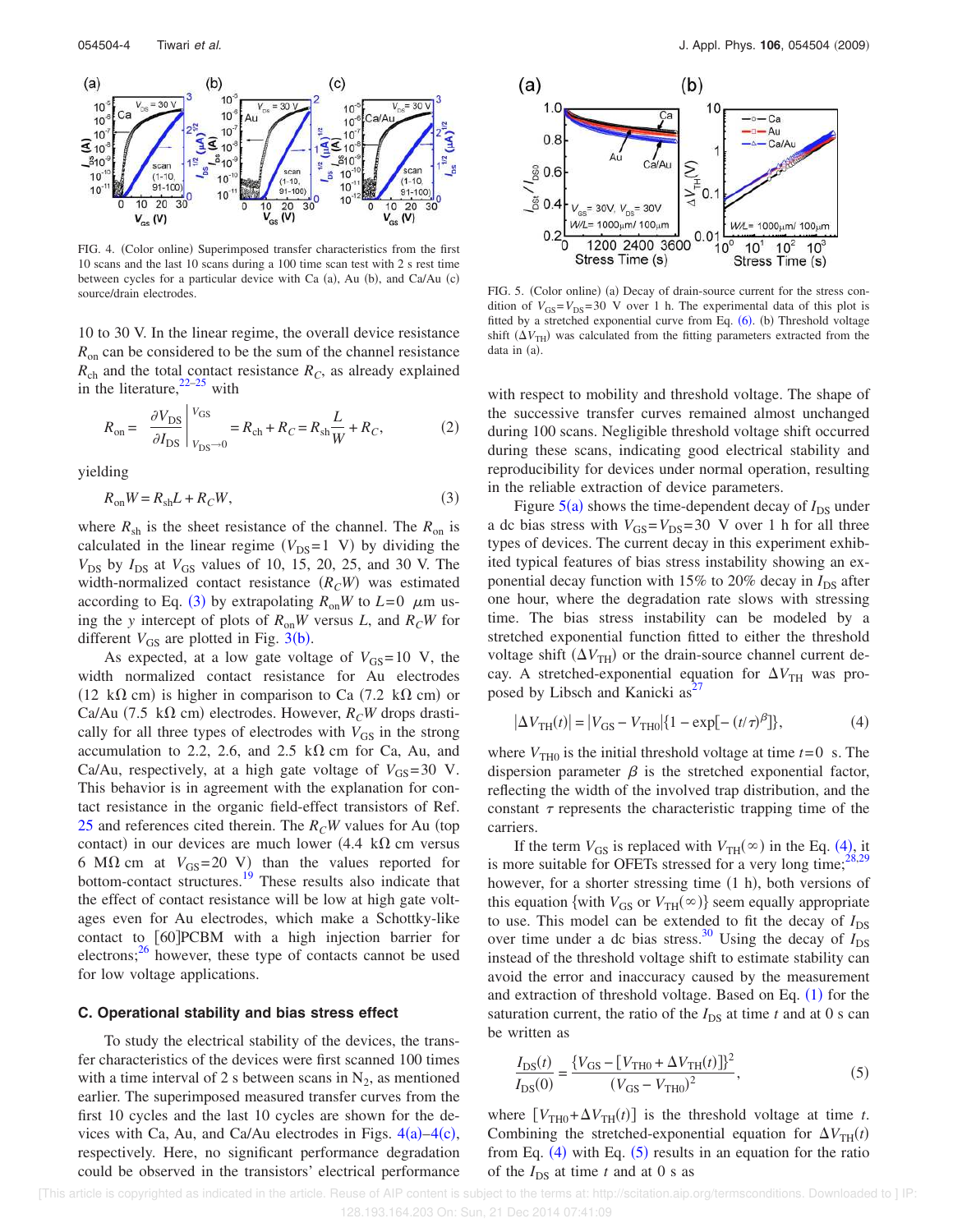$$
\frac{I_{\rm DS}(t)}{I_{\rm DS}(0)} = \exp\bigg[-2\bigg(\frac{t}{\tau}\bigg)^{\beta}\bigg].\tag{6}
$$

The experimental data from Fig.  $5(a)$  was fitted to Eq. (6), and  $\tau$  and  $\beta$  values were extracted for all three types of devices. The dispersion parameter  $\beta$ , reflecting the width of the involved trap distribution (at room temperature in this case) was 0.47, 0.43, and 0.44, respectively for the devices with Ca, Au, and Ca/Au. These  $\beta$  values are slightly higher than the values for FETs with amorphous thin-film silicon transistors  $(\sim 0.39)$ , <sup>31</sup> solution-processed air stable organic materials  $(\sim 0.30),^{32}$  and vacuum-evaporated pentacene on various dielectric surfaces  $(0.41),^{33}$  at room temperature  $({\sim}300 \text{ K}).$ 

The extracted  $\tau$  values were in between 10<sup>5</sup> and 10<sup>6</sup>  $(6.7 \times 10^5, 9.6 \times 10^5, \text{ and } 4.6 \times 10^5 \text{ for Ca, Au, and Ca/Au, }$ respectively). These values lie in the lower range of our recent results obtained with vacuum evaporated pentacene ( $\tau$  varied from 10<sup>5</sup> to 10<sup>8</sup>) on various dielectric surfaces.<sup>31</sup> Using these extracted values, the threshold voltage instability, i.e.,  $\Delta V_{\text{TH}}$ , with bias stress time is obtained with the help of Eq.  $(4)$  and shown in Fig.  $5(b)$ . These results show that,  $\Delta V_{\text{TH}}$  is the lowest for the devices with Ca, and it approaches to 2.2, 2.4, and 2.7 V for devices with Ca, Au, and Ca/Au respectively after a continuous bias stress of  $V_{GS} = V_{DS}$  $=30$  V for 1 h. However, this value is within 10% of the device operating voltages or stress voltages for all three types of devices. These results show that these OFETs have relatively good operational and electrical bias stability, which is very important for the reliable operation of organic devices and circuits.

## **D. Stability study after exposure to normal ambient**

As mentioned earlier, the devices with Ca capped by Au  $(Ca/Au, 40/60)$  nm) were fabricated to study the stability of the devices upon exposure to normal ambient. These devices have the advantage of a low barrier PCBM/Ca interface for *n*-channel device operation, as well as a stable layer of Au to protect the Ca electrodes from moisture and  $O_2$ . To study the stability of devices upon exposure to ambient, all three types of devices were exposed to normal ambient for 30 min and transferred back to  $N_2$  atmosphere for electrical characterization. Figures  $6(a)$  and  $6(b)$  show degradation in the output  $(V_{GS} = 30 \text{ V})$  and transfer characteristics before and after 30 min of exposure to ambient for devices with Au electrodes. Figures  $6(c)$  and  $6(d)$  show the degradation in output and transfer characteristics for the devices with Ca/Au electrodes. Table II lists the electrical parameters for the devices before



FIG. 6. (Color online) Degradation in the output  $(V_{GS}=30 \text{ V})$  and transfer characteristics after 30 min exposure to ambient: Au electrodes  $[(a)$  and  $(b)]$ and Ca/Au electrodes  $[(c)$  and  $(d)]$ . The devices with only Ca electrodes did not show OFET behavior after exposure to air.

and after exposure to normal ambient. The devices with only Ca electrodes are not shown because they do not show any transistor behavior after exposure.

There is a degradation of 50% in the electron mobility values for the devices with both Au and Ca/Au electrodes; however, the devices with Au only electrodes show less degradation with respect to the current on/off ratios and the "on" currents 45% drop in *I*on for devices with Au electrodes versus  $67\%$  drop in  $I_{\text{on}}$  for Ca/Au). The similar drop in electron mobility values for both of the devices indicates that this degradation is probably occurring due to changes in the electronic properties of the organic semiconductor film. However, there is also a possibility of degradation of Ca/Au electrodes due to the penetration of the  $O_2/H_2O$  into the Ca layer through the sides. These results show that capping the Ca electrodes with a Au layer provides somewhat improved stability upon exposure to ambient but does not solve the stability issue entirely.

### **IV. CONCLUSION**

The electrical performance and stability of solutionprocessed *n*-channel OFETs with [60]PCBM was studied in a top-contact configuration using Ca, Au, and Ca/Au source/ drain electrodes and  $SiO<sub>2</sub>/BCB$  as a gate dielectric layer. The

TABLE II. Summary of the electrical parameters for [60]PCBM transistors before and after exposure to normal ambient for 30 min (for the devices with  $W/L = 1000 \mu m/100 \mu m$ ).

| S/D   | Before exposure                |                                               |                       | After exposure (30 min)        |                   |                        |                       |                                |
|-------|--------------------------------|-----------------------------------------------|-----------------------|--------------------------------|-------------------|------------------------|-----------------------|--------------------------------|
|       | μ<br>$\text{cm}^2/\text{V}$ s) | $V_{\text{TH}}$<br>$\left( \mathrm{V}\right)$ | $I_{on}$<br>$(\mu A)$ | $I_{\text{on}}/I_{\text{off}}$ | μ<br>$(cm^2/V s)$ | $V_{\text{TH}}$<br>(V) | $I_{on}$<br>$(\mu A)$ | $I_{\text{on}}/I_{\text{off}}$ |
| Ca    | 0.12                           | 2.1                                           | 5.6                   | $5 \times 10^5$                | $\cdots$          | $\cdots$               | $\Omega$              |                                |
| Au    | 0.08                           | 4.6                                           | 3.5                   | $2 \times 10^5$                | 0.04              | 6.7                    | 1.9                   | $1 \times 10^5$                |
| Ca/Au | 0.12                           | 2.1                                           | 5.9                   | $1 \times 10^6$                | 0.06              | 5.4                    | 1.9                   | $3 \times 10^5$                |

 [This article is copyrighted as indicated in the article. Reuse of AIP content is subject to the terms at: http://scitation.aip.org/termsconditions. Downloaded to ] IP: 128.193.164.203 On: Sun, 21 Dec 2014 07:41:09